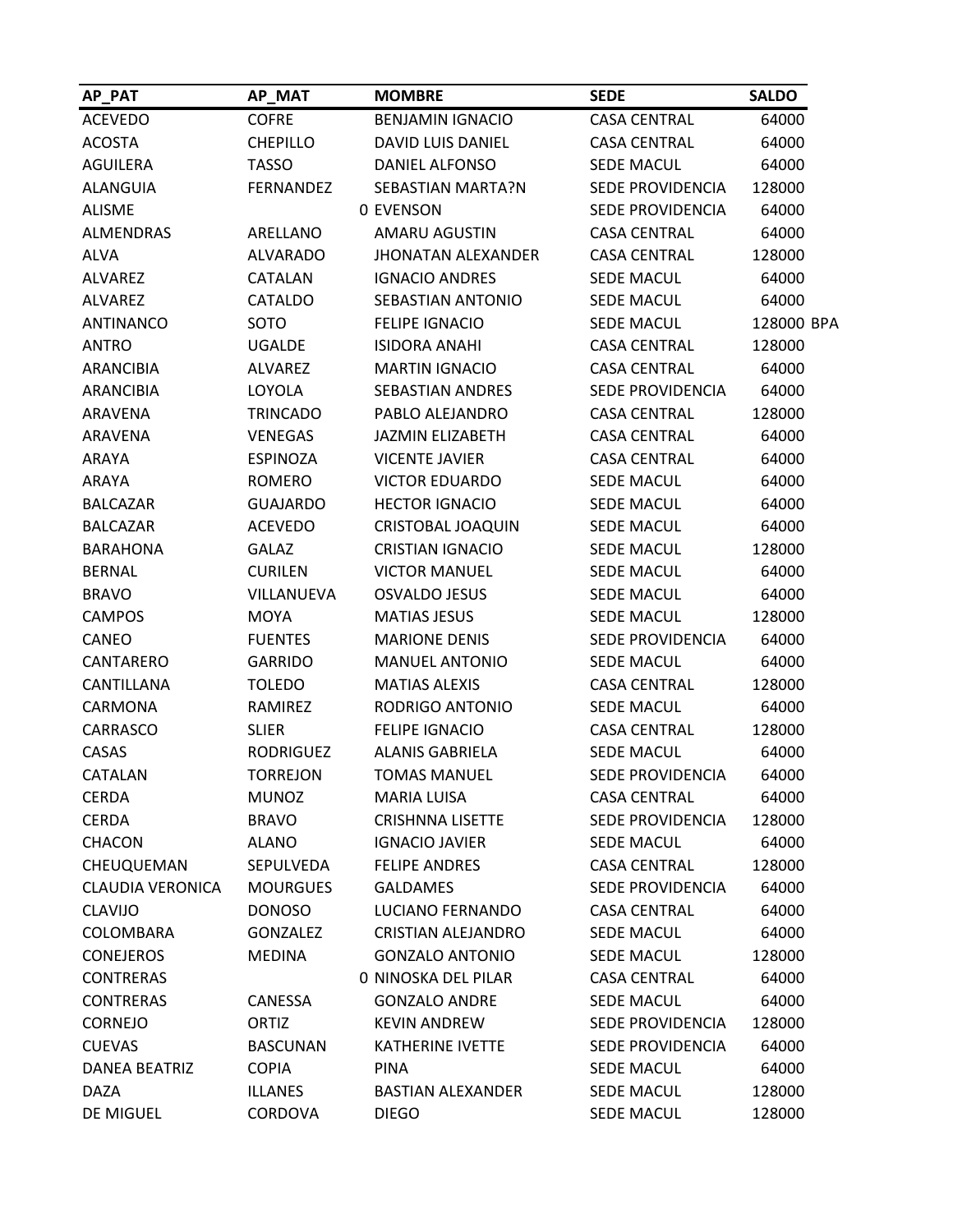| <b>DELGADO</b>           | <b>KOSSEN</b>     | <b>CRISTOBAL GABRIEL</b> | <b>CASA CENTRAL</b>     | 128000 |
|--------------------------|-------------------|--------------------------|-------------------------|--------|
| <b>DIAZ</b>              | <b>VEGA</b>       | <b>ESTEBAN ANDRES</b>    | <b>CASA CENTRAL</b>     | 64000  |
| <b>DIAZ</b>              | CASANOVA          | <b>JAVIER IGNACIO</b>    | <b>CASA CENTRAL</b>     | 128000 |
| <b>DURAN</b>             | <b>URBINA</b>     | <b>DANIEL FELIPE</b>     | <b>CASA CENTRAL</b>     | 64000  |
| <b>ECHEVERRIA</b>        | HERNANDEZ         | ALEJANDRO DANIEL         | <b>CASA CENTRAL</b>     | 64000  |
| <b>ERICES</b>            | <b>LAZO</b>       | NICOLAS MARCELO          | <b>SEDE MACUL</b>       | 128000 |
| <b>ESPINOZA</b>          | CARTAGENA         | <b>OSCAR ELIAS</b>       | <b>CASA CENTRAL</b>     | 64000  |
| <b>ESTRADA</b>           | <b>LOPEZ</b>      | <b>JUAN JAVIER</b>       | <b>SEDE MACUL</b>       | 64000  |
| <b>FARIAS</b>            | PARRA             | <b>MAURICIO IGNACIO</b>  | <b>CASA CENTRAL</b>     | 64000  |
| <b>FAUNDEZ</b>           | <b>CONTRERAS</b>  | MIGUEL EDUARDO           | <b>CASA CENTRAL</b>     | 64000  |
| <b>FAUNDEZ</b>           | <b>BRITO</b>      | <b>CRISTOBAL ALEXIS</b>  | <b>SEDE MACUL</b>       | 64000  |
| <b>FIGUEROA</b>          | <b>CONTRERAS</b>  | RAFAEL IGNACIO           | <b>SEDE MACUL</b>       | 64000  |
| <b>FLORES</b>            | <b>RIVEROS</b>    | <b>FABIAN IGNACIO</b>    | <b>CASA CENTRAL</b>     | 128000 |
| <b>FLORES</b>            | <b>MADRID</b>     | <b>CHRISTIAN ESTEBAN</b> | <b>SEDE MACUL</b>       | 64000  |
| <b>FLORES</b>            | ULLOA             | <b>LUCIANO ANDRES</b>    | <b>SEDE PROVIDENCIA</b> | 64000  |
| <b>FUENTES</b>           | <b>PACHECO</b>    | <b>BENJAMIN JESUS</b>    | <b>CASA CENTRAL</b>     | 64000  |
| <b>FUENTES</b>           | <b>VELOZO</b>     | <b>ALVARO ANTONIO</b>    | <b>CASA CENTRAL</b>     | 64000  |
| <b>GAETE</b>             | <b>URRUTIA</b>    | <b>JAIME BASTIAN</b>     | <b>CASA CENTRAL</b>     | 64000  |
| <b>GALLARDO</b>          | <b>BELTRAN</b>    | SALVADOR JEREMIAS        | <b>CASA CENTRAL</b>     | 64000  |
| <b>GALLEGUILLOS</b>      | ORMENO            | <b>BRUNO ANTONIO</b>     | <b>SEDE PROVIDENCIA</b> | 64000  |
| <b>GARCES</b>            | <b>LOPEZ</b>      | <b>BALTAZAR MARTIN</b>   | <b>CASA CENTRAL</b>     | 64000  |
| <b>GERALDINE VALERIA</b> | <b>MOYA</b>       | <b>URRA</b>              | SEDE PROVIDENCIA        | 64000  |
| <b>GONZALEZ</b>          | CARO              | RODRIGO ANTONIO          | <b>CASA CENTRAL</b>     | 64000  |
| <b>GONZALEZ</b>          | <b>GUERRERO</b>   | LUIS RODRIGO ALEJANDRO   | <b>CASA CENTRAL</b>     | 64000  |
| <b>GONZALEZ</b>          | <b>ALVAREZ</b>    | <b>JAVIERA IGNACIA</b>   | SEDE PROVIDENCIA        | 64000  |
| <b>GONZALEZ</b>          | SANDOVAL          | <b>MAURICIO JAVIER</b>   | SEDE PROVIDENCIA        | 128000 |
| <b>GUAJARDO</b>          | <b>CORTES</b>     | NICOLE CAROLINA          | SEDE PROVIDENCIA        | 64000  |
| <b>GUTIERREZ</b>         | <b>CONTRERAS</b>  | <b>EMANUEL ALBERTO</b>   | <b>CASA CENTRAL</b>     | 64000  |
| <b>GUZMAN</b>            | <b>MOLINA</b>     | <b>MARIA JOSE</b>        | <b>CASA CENTRAL</b>     | 64000  |
| <b>GUZMAN</b>            | <b>VARGAS</b>     | <b>CLAUDIA ANDREA</b>    | <b>CASA CENTRAL</b>     | 64000  |
| <b>HERMOSILLA</b>        | ARAYA             | <b>TOMAS IGNACIO</b>     | <b>CASA CENTRAL</b>     | 64000  |
| <b>HERNANDEZ</b>         | <b>GONZALEZ</b>   | <b>JOSE CRISTOBAL</b>    | <b>CASA CENTRAL</b>     | 64000  |
| <b>HERRERA</b>           | <b>PINA</b>       | <b>MACARENA ANDREA</b>   | <b>CASA CENTRAL</b>     | 64000  |
| <b>HERRERA</b>           | <b>MORALES</b>    | <b>CRISTOBAL ANDRES</b>  | SEDE PROVIDENCIA        | 64000  |
| <b>HUARALEO</b>          | <b>JIMENEZ</b>    | <b>MAURICIO FERNANDO</b> | <b>CASA CENTRAL</b>     | 128000 |
| <b>HUERTA</b>            | VILLAVICENCIO     | <b>TOMAS IGNACIO</b>     | SEDE PROVIDENCIA        | 64000  |
| <b>ITURBE</b>            | NAVARRETE         | <b>MATIAS ALEJANDRO</b>  | <b>CASA CENTRAL</b>     | 64000  |
| <b>JAQUE</b>             | ANDRADE           | LEONARDO JOSE IGNACIO    | SEDE PROVIDENCIA        | 64000  |
| <b>JERIA</b>             | SANCHEZ           | RICARDO MAXIMILIANO      | <b>CASA CENTRAL</b>     | 64000  |
| <b>JIMENEZ</b>           | <b>PIZARRO</b>    | <b>CRISTOBAL OCTAVIO</b> | <b>CASA CENTRAL</b>     | 64000  |
| <b>JIMENEZ</b>           | <b>JIMENEZ</b>    | NICOLAS ANDRES           | <b>SEDE MACUL</b>       | 64000  |
| <b>JOFRA</b>             | <b>RIVERA</b>     | <b>VALENTINA IGNACIA</b> | <b>CASA CENTRAL</b>     | 128000 |
| <b>JONAS</b>             | HERNANDEZ         | DIEGO ALONSO             | <b>CASA CENTRAL</b>     | 64000  |
| <b>JORQUERA</b>          | <b>BERRIOS</b>    | <b>CRISTIAN HERNAN</b>   | <b>CASA CENTRAL</b>     | 64000  |
| <b>JORQUERA</b>          | <b>GONZALEZ</b>   | <b>CAMILA ANTONIA</b>    | <b>SEDE MACUL</b>       | 128000 |
| <b>LAVADO</b>            | <b>BUSTAMANTE</b> | <b>IGNACIO HERNAN</b>    | SEDE PROVIDENCIA        | 64000  |
| <b>LECAROS</b>           | <b>ROJAS</b>      | <b>TOMAS WLADIMIR</b>    | SEDE PROVIDENCIA        | 32000  |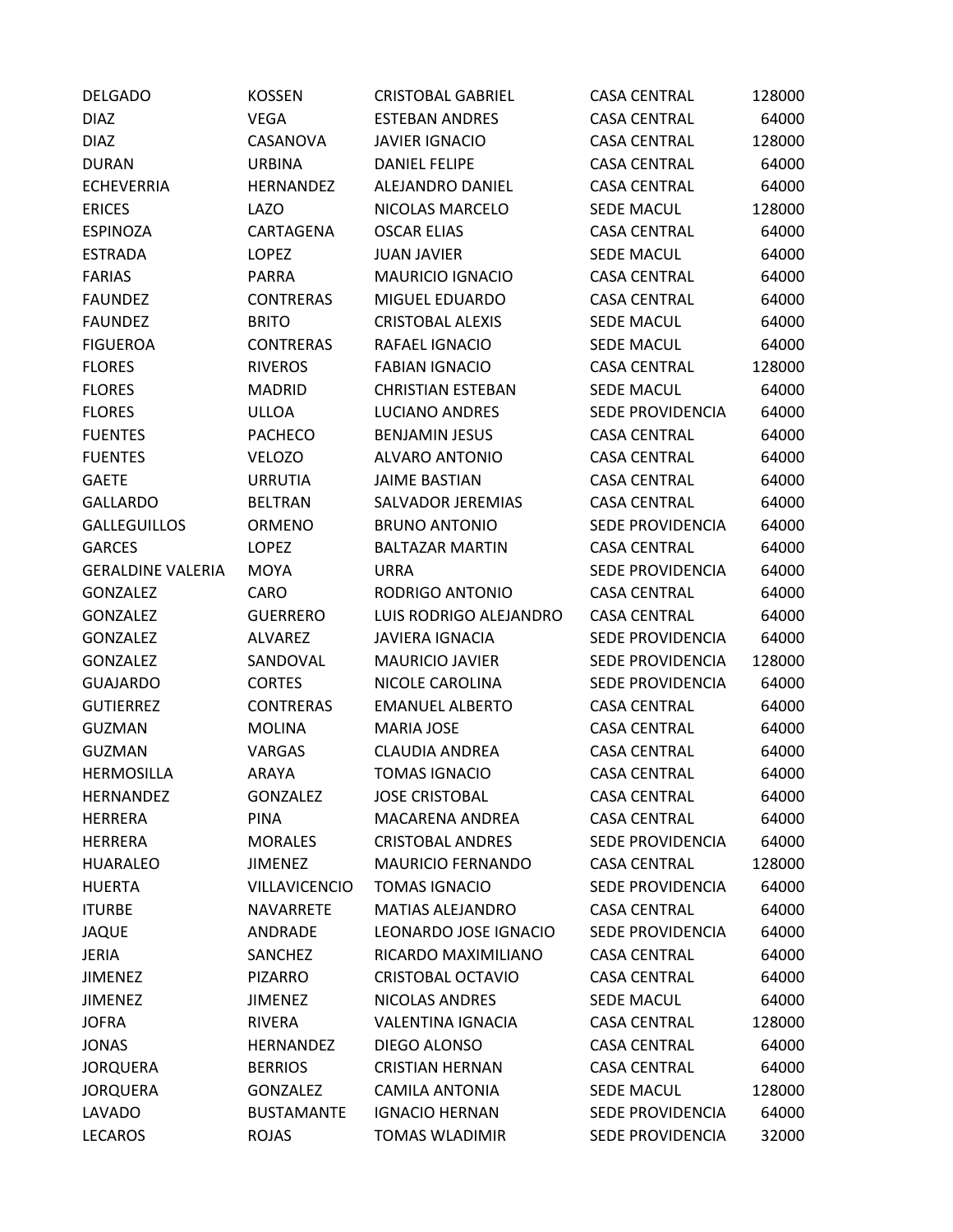| <b>LETELIER</b>  | <b>GALARCE</b>     | <b>BASTIAN ANDRE</b>       | SEDE MACUL              | 128000 |
|------------------|--------------------|----------------------------|-------------------------|--------|
| <b>LLANCAO</b>   | <b>COVARRUBIAS</b> | <b>AHILIN MABEL</b>        | SEDE PROVIDENCIA        | 64000  |
| <b>LOBOS</b>     | <b>RODRIGUEZ</b>   | <b>MIGUEL ANGEL</b>        | <b>CASA CENTRAL</b>     | 128000 |
| LOPEZ            | <b>GATICA</b>      | <b>MAXIMILIANO ANDRES</b>  | <b>SEDE PROVIDENCIA</b> | 64000  |
| <b>LORCA</b>     | ORELLANA           | DIEGO ALEJANDRO            | <b>SEDE MACUL</b>       | 64000  |
| MAGANA           | <b>PAILLAO</b>     | <b>OSCAR ALBERTO</b>       | <b>CASA CENTRAL</b>     | 64000  |
| <b>MALDONADO</b> | <b>JARAMILLO</b>   | <b>SUSANA SOLEDAD</b>      | <b>CASA CENTRAL</b>     | 128000 |
| <b>MALDONADO</b> | <b>GONZALEZ</b>    | <b>IVAN EDUARDO</b>        | <b>CASA CENTRAL</b>     | 128000 |
| <b>MARCHANT</b>  | <b>ITURRA</b>      | CAMILA ALEJANDRA           | <b>CASA CENTRAL</b>     | 64000  |
| <b>MARSH</b>     | <b>NAVARRO</b>     | <b>ANAIS NOEMI</b>         | <b>CASA CENTRAL</b>     | 64000  |
| <b>MARTINEZ</b>  | <b>ROMO</b>        | <b>MANUEL IGNACIO</b>      | <b>CASA CENTRAL</b>     | 64000  |
| <b>MATAMALA</b>  | <b>CONTRERAS</b>   | PABLO SEBASTIAN            | <b>SEDE MACUL</b>       | 64000  |
| MATELUNA         | <b>NANCO</b>       | CLAUDIA ALEJANDRA          | <b>CASA CENTRAL</b>     | 64000  |
| <b>MENDEZ</b>    | <b>LUBONES</b>     | <b>ERICK ESTEBAN</b>       | <b>CASA CENTRAL</b>     | 64000  |
| <b>MENDOZA</b>   | <b>ROJAS</b>       | <b>JOSUE EDUARDO</b>       | SEDE PROVIDENCIA        | 128000 |
| <b>MORAGA</b>    | <b>GUERRERO</b>    | <b>REMIGIO EUGENIO</b>     | <b>CASA CENTRAL</b>     | 64000  |
| <b>MORALES</b>   | DE PABLO           | <b>BENJAMIN ANDRES</b>     | SEDE PROVIDENCIA        | 64000  |
| <b>MOSCOSO</b>   | <b>BENITEZ</b>     | <b>GABRIEL ALEJANDRO</b>   | <b>SEDE MACUL</b>       | 128000 |
| <b>MOSCOSO</b>   | <b>MALDONADO</b>   | ANDY ALEJANDRO             | SEDE MACUL              | 64000  |
| <b>MUNOZ</b>     | SOTO               | <b>ERIC IVAN</b>           | <b>CASA CENTRAL</b>     | 64000  |
| <b>MUNOZ</b>     | <b>BAEZA</b>       | <b>IGNACIO ADOLFO</b>      | <b>SEDE MACUL</b>       | 64000  |
| <b>MUNOZ</b>     | <b>MONTENEGRO</b>  | NICOLAS IGNACIO            | <b>SEDE MACUL</b>       | 64000  |
| <b>MUNOZ</b>     | <b>QUIROGA</b>     | NATALIA CATALINA           | <b>SEDE MACUL</b>       | 64000  |
| <b>MUNOZ</b>     | <b>MOYA</b>        | <b>GABRIEL IGNACIO</b>     | SEDE PROVIDENCIA        | 64000  |
| <b>NEGRETE</b>   | URIBE              | DANIELA PAZ                | SEDE PROVIDENCIA        | 64000  |
| <b>NUNEZ</b>     | <b>ZUNINO</b>      | <b>MARCOS VALENTIN</b>     | <b>SEDE MACUL</b>       | 64000  |
| ORELLANA         | <b>CHAPARRO</b>    | <b>JAVIERA IGNACIA</b>     | SEDE MACUL              | 64000  |
| <b>PACHECO</b>   | <b>PACHECO</b>     | DANIEL DE JESUS            | SEDE MACUL              | 128000 |
| <b>PALMA</b>     | CORDOVA            | <b>CLAUDIO ANDRES</b>      | SEDE MACUL              | 64000  |
| PALMA            | VALDIVIA           | SEBASTIAN ALEJANDRO        | SEDE PROVIDENCIA        | 64000  |
| PARRA            | ARANCIBIA          | <b>JOAQUA?N ANDRES</b>     | SEDE PROVIDENCIA        | 128000 |
| <b>PASTENE</b>   | <b>GODOI</b>       | <b>MARIA IGNACIA</b>       | <b>CASA CENTRAL</b>     | 64000  |
| <b>PENA</b>      | <b>VERA</b>        | <b>ROBINSON CRISTOPHER</b> | <b>CASA CENTRAL</b>     | 64000  |
| <b>PEREZ</b>     | <b>BERRIOS</b>     | <b>ISRAEL MARCELO</b>      | <b>SEDE MACUL</b>       | 64000  |
| PEREZ            | <b>ULLOA</b>       | <b>LUIS ALBERTO</b>        | <b>SEDE MACUL</b>       | 128000 |
| <b>PINO</b>      | <b>MELENDEZ</b>    | <b>CAMILA VALENTINA</b>    | SEDE PROVIDENCIA        | 64000  |
| <b>PIZARRO</b>   | <b>TORRES</b>      | <b>CRISTIAN REINALDO</b>   | SEDE PROVIDENCIA        | 64000  |
| <b>PLANES</b>    | SAEZ               | <b>NATALIA PAZ</b>         | <b>CASA CENTRAL</b>     | 64000  |
| <b>POBLETE</b>   | <b>BEIZA</b>       | <b>SEBASTIAN ARIEL</b>     | SEDE MACUL              | 128000 |
| QUEZADA          | QUEZADA            | <b>SEBASTIAN JESUS</b>     | <b>CASA CENTRAL</b>     | 64000  |
| <b>QUINTEROS</b> | SENISMAN           | PAULA ANTONIA              | SEDE PROVIDENCIA        | 64000  |
| RAMIREZ          | <b>IBACACHE</b>    | SEBASTIAN EDUARDO          | <b>SEDE MACUL</b>       | 128000 |
| RAMIREZ          | <b>GARRIDO</b>     | <b>BENJAMIN ANDRES</b>     | <b>SEDE MACUL</b>       | 128000 |
| <b>REDONDO</b>   | <b>MORENO</b>      | MIGUEL ALEJANDRO           | SEDE MACUL              | 64000  |
| <b>RETAMALES</b> | <b>JACIMINO</b>    | <b>FELIPE REINALDO</b>     | <b>CASA CENTRAL</b>     | 128000 |
| <b>REYES</b>     | <b>IMIO</b>        | DANIELA SCARLETTE          | <b>CASA CENTRAL</b>     | 64000  |
| <b>REYES</b>     | PEDRAZA            | <b>BERNARDITA FABIOLA</b>  | SEDE MACUL              | 64000  |
|                  |                    |                            |                         |        |